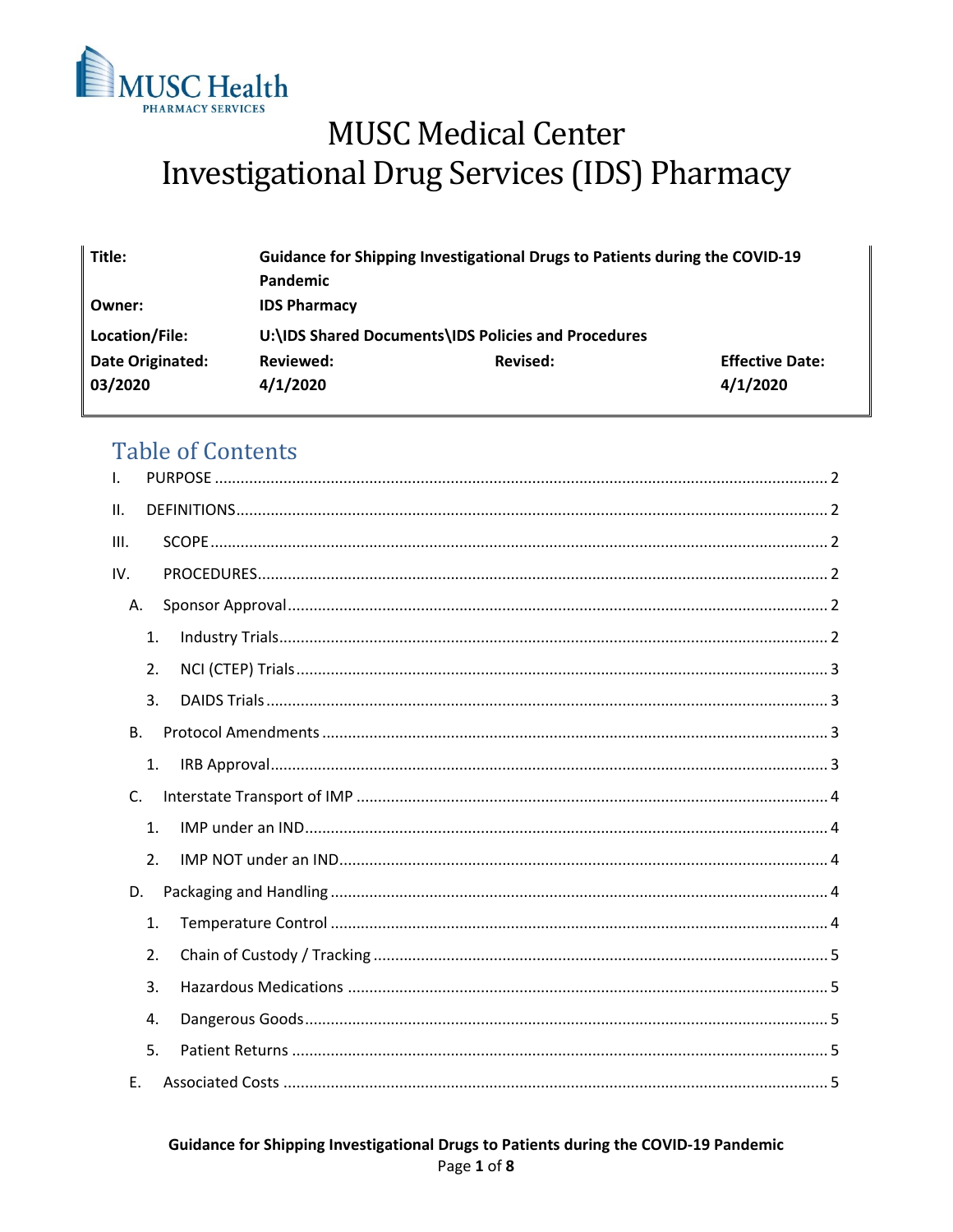|    | 1.             |  |  |  |  |
|----|----------------|--|--|--|--|
|    | 2.             |  |  |  |  |
| F. |                |  |  |  |  |
|    | $\mathbf{1}$ . |  |  |  |  |
|    | 2.             |  |  |  |  |
|    | 3.             |  |  |  |  |
|    | 4.             |  |  |  |  |
|    | 5.             |  |  |  |  |
| G. |                |  |  |  |  |
|    | 1.             |  |  |  |  |
|    | 2.             |  |  |  |  |
|    | 3.             |  |  |  |  |
| V. |                |  |  |  |  |

# <span id="page-1-0"></span>I. PURPOSE

To describe the temporary process for shipping investigational medicinal products (IMP) to patients' homes during the COVID-19 pandemic. This document may be revised during the pandemic, as it has proven to be a very dynamic situation requiring frequent modifications to operations.

# <span id="page-1-1"></span>II. DEFINITIONS

N/A

# <span id="page-1-2"></span>III. SCOPE

This procedural manual was developed in response to the COVID-19 pandemic. To safely provide investigational medications to clinical trial participants, many regulatory agencies have temporarily allowed sites to ship medications directly to patients' homes. This document provides guidance on procedures for shipping investigational drugs from MUSC to patients' homes.

# <span id="page-1-4"></span><span id="page-1-3"></span>IV. PROCEDURES

### <span id="page-1-5"></span>A. Sponsor Approval

- 1. Industry Trials
	- a. Study teams must receive approval from study sponsors prior to shipping IMP from the study site to study participants' homes.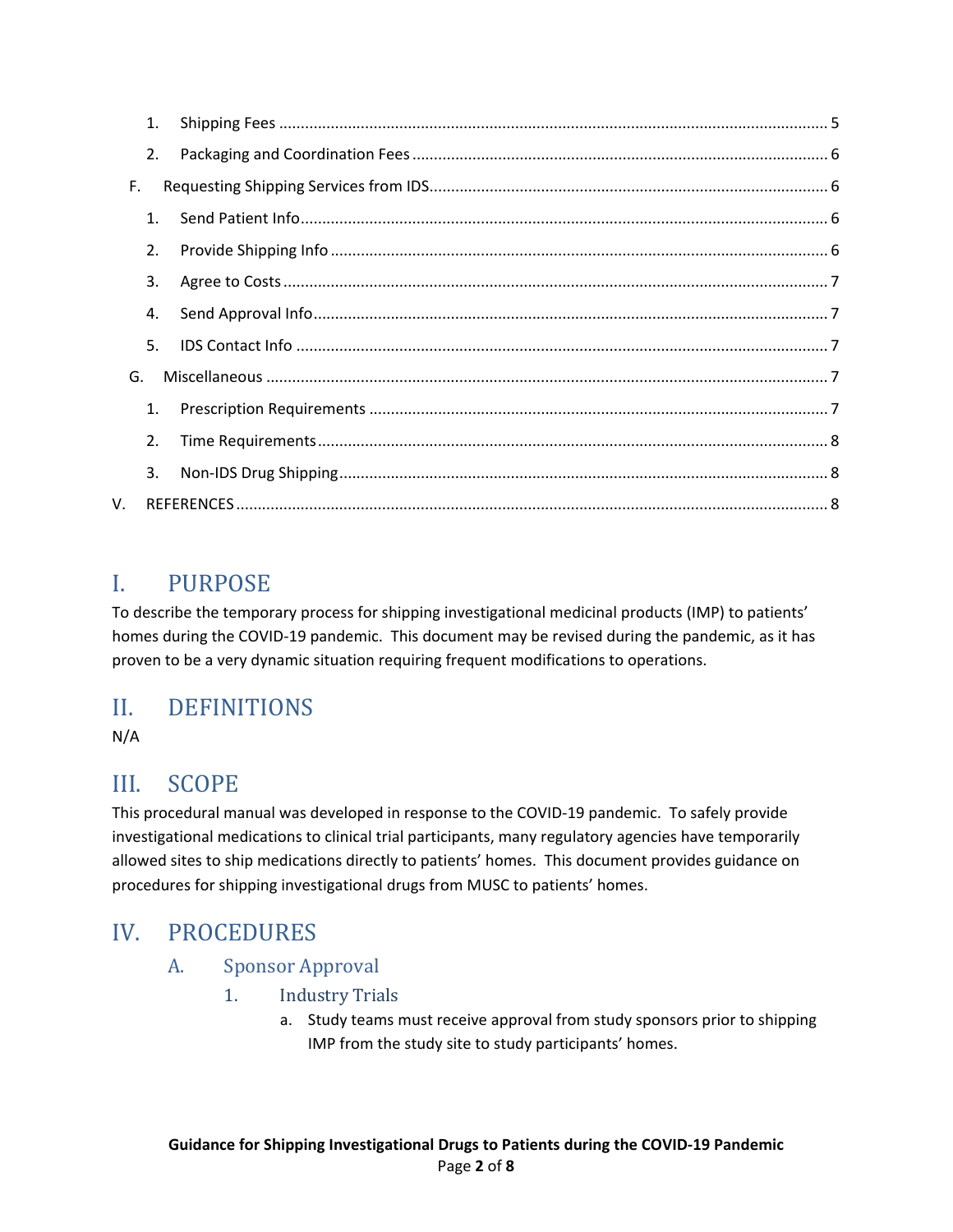- b. Various sponsors have preemptively distributed guidance via email for shipping IMP to patients. Study teams should determine if any guidance information has been released specific to their trials.
- c. Some sponsors may require the pharmacy of record to manage drug shipments to patients.

#### <span id="page-2-0"></span>2. NCI (CTEP) Trials

- a. The NCI Cancer Therapy Evaluation Program (CTEP) released a COVID-19 guidance update on March 23, 2020. For studies under an IND, the Pharmaceutical Management Branch (PMB) standard operating procedures will be altered for 90 days from March 16, 2020 to June 14, 2020 to allow the Dispensing Pharmacy to ship oral investigational agents directly to patients. Requests for authorization do not need to be submitted to the PMB, CTEP for review. "Since this is an alteration to the standard operating procedures of the CTEP PMB (not part of the protocol), this is a not a protocol deviation and it does not need to be reported to the IRB of record for the trial. Sites will not be asked to submit Corrective Action Plans for shipments to subjects under these circumstances."
- b. The MUSC IRB is applying requirements for amendments to all trials, regardless of the sponsor type.
- c. Per the CTEP PMB, the pharmacy of record must manage drug shipments to patients.

#### <span id="page-2-1"></span>3. DAIDS Trials

- a. The DAIDS Pharmaceutical Affairs Branch (PAB) released COVID-19 guidance for pharmacists on March 18, 2020. Per the PAB guidance document, "for emergency cases, the Pharmacy Guidelines and Instructions for DAIDS Clinical Trials Networks permits shipment or courier of study product from the site directly to participants. This method should only be used on a shortterm, protocol-specific basis and only if permissible by the local institution and/or IRB/EC."
- b. Per the DAIDS PAB, the pharmacy of record must manage drug shipments to patients.

#### <span id="page-2-3"></span><span id="page-2-2"></span>B. Protocol Amendments

#### 1. IRB Approval

- a. The FDA and NIH have released guidance documents allowing for alterations in clinical trial procedures to maintain patient safety.
- b. The MUSC IRB has released guidance for submitting protocol amendments for changes in procedures, such as virtual study visits and shipping drug to patients. The IRB recognizes that some procedures may need to be completed prior to amendment approval to prevent patient harm.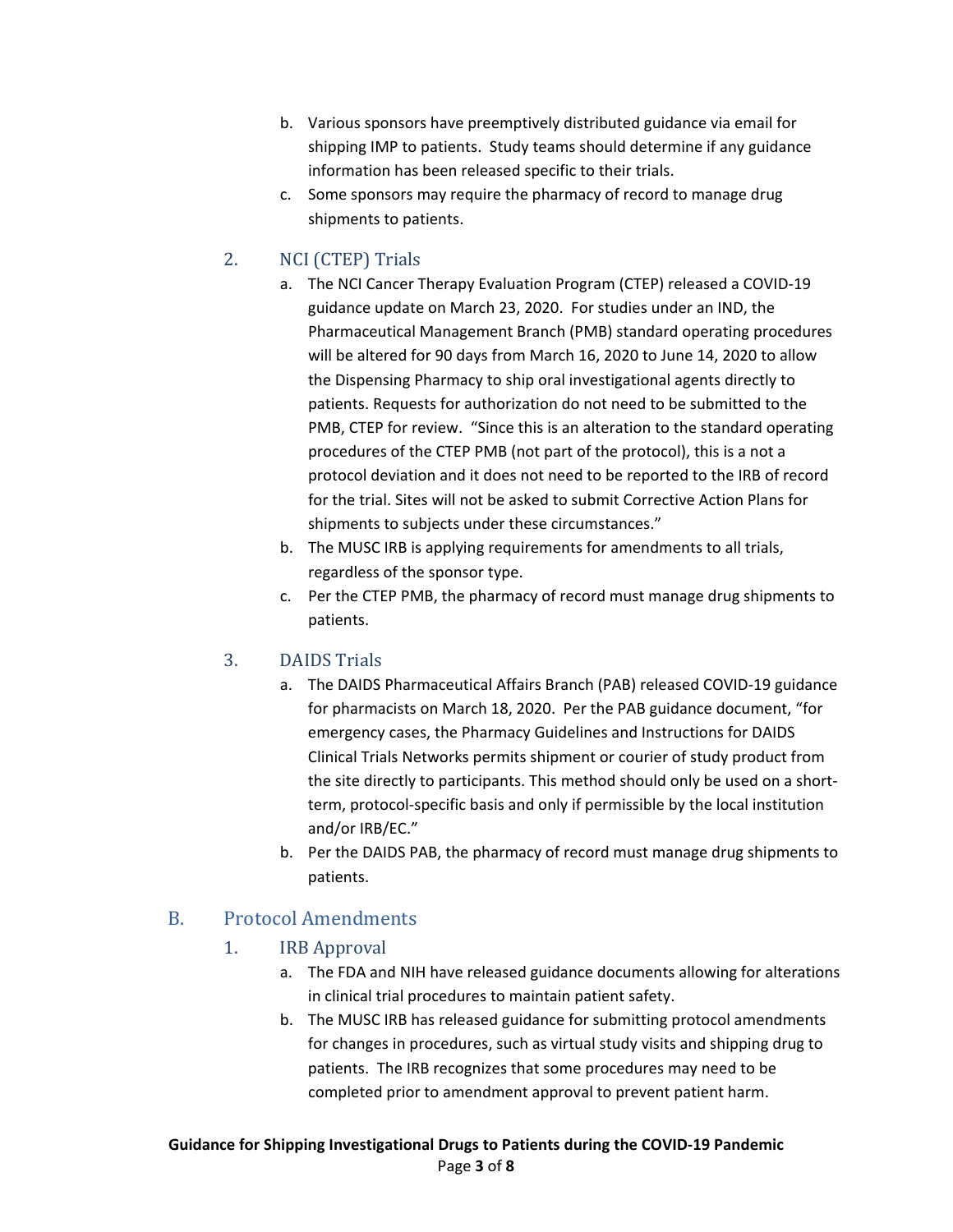c. It is the responsibility of the PI to consider the above guidelines, and to decide whether drug should be shipped to a patient prior to an approved protocol amendment.

### <span id="page-3-2"></span><span id="page-3-1"></span><span id="page-3-0"></span>C. Interstate Transport of IMP

#### 1. IMP under an IND

a. An IND allows for the interstate transport of IMP as part of the clinical trial.

#### 2. IMP NOT under an IND

- a. Medications without an IND are subject to state pharmacy board regulations and may require a non-resident pharmacy permit in the destination state.
- b. Some state boards of pharmacy are allowing temporary non-resident permitting to allow patients who cannot return home to receive their medication. This would be considered a last-resort option and study teams would be responsible for any associated costs.

### <span id="page-3-4"></span><span id="page-3-3"></span>D. Packaging and Handling

#### 1. Temperature Control

- a. Qualified shipping containers should be used to maintain temperature control and the integrity of IMP. Temperature monitors may or may not be required by various sponsors.
- b. Industry sponsors may provide shippers and/or temperature monitors as part of their COVID-19 response plan. Sponsors with more complex plans requiring extra coordination and/or paperwork are subject to higher fees, even if they provide a shipper.
- c. IDS is working to procure validated shippers for shipping IMP at 15-25°C and 2-8°C over a period not to exceed 36 hours. The shippers have been validated to maintain the specified temperature ranges based on the number and arrangement of gel packs inside the shippers. The packing varies according to outside temperatures when shipping.
- d. Using validated shippers removes the need for temperature monitors, unless specifically required by a sponsor. In such cases, the sponsor must provide the temperature monitors to be used. Shipments using temperature monitors will be subject to higher fees to accommodate for the extra time required to manage the monitors and data reports.
- e. IDS will assist study teams with shipping as resources allow, but the responsibility ultimately lies with the PI/study teams. Trials using life-saving IMP, such as chemotherapy for cancer, may be prioritized over other trials if necessary.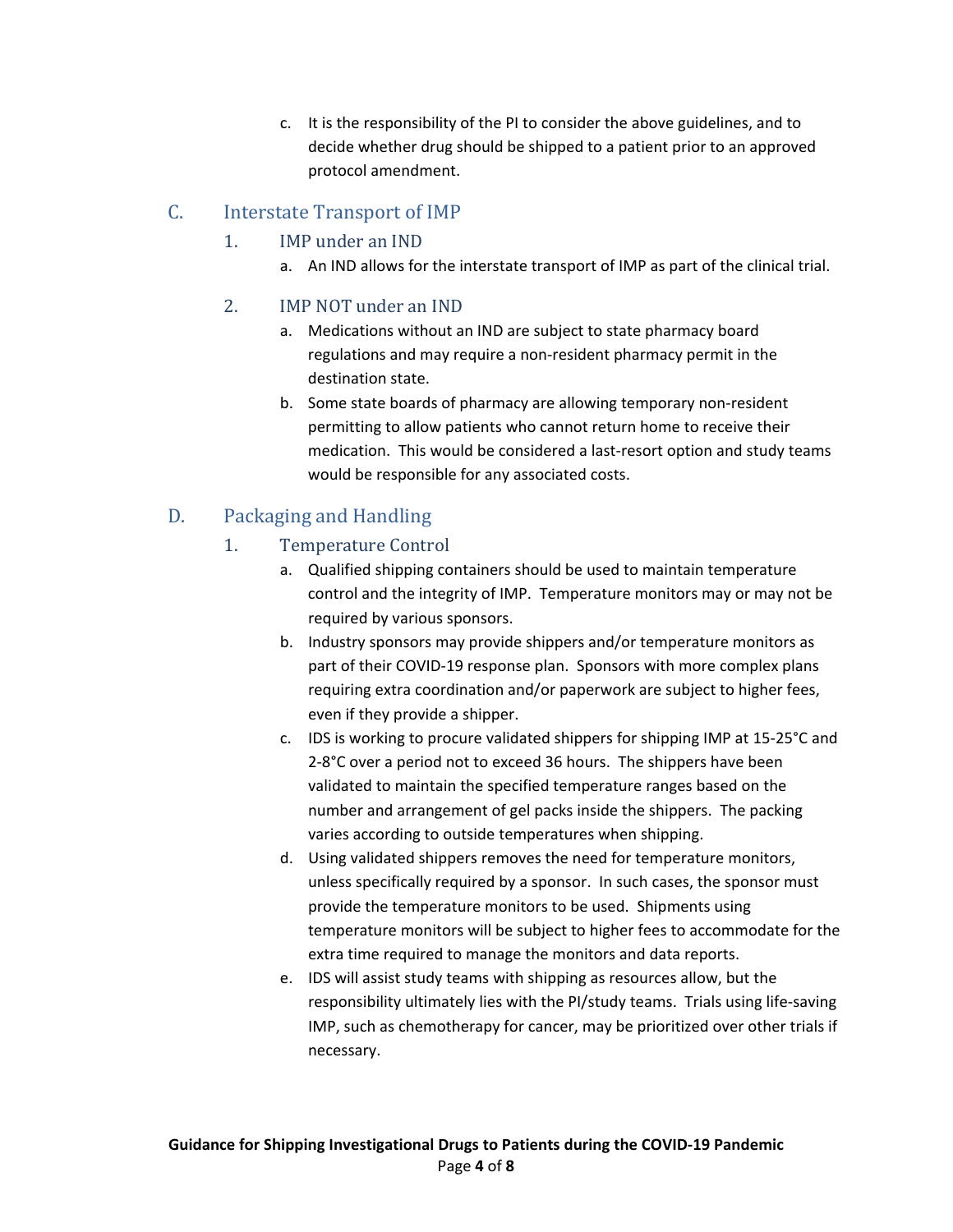### <span id="page-4-0"></span>2. Chain of Custody / Tracking

- a. Shipments should be sent via FedEx or UPS for overnight delivery with options for shipment tracking and delivery confirmation. Shipments should require a signature upon receipt.
- b. It is the responsibility of the study teams to coordinate delivery dates/times with their patients and to ensure the patients have received their medications after being shipped.
- c. IDS will include an itemized packing slip from Vestigo in each shipment.
- d. Study teams/sponsors may request for additional documents to be included in shipments (e.g. patient diaries). If IDS must complete extra documentation (e.g. sponsor forms) or follow-up, a higher charge will be incurred.

#### <span id="page-4-1"></span>3. Hazardous Medications

a. Hazardous medication containers must display hazardous labeling and must be placed in sealed plastic "chemo" bags before being placed inside the shipping containers.

#### <span id="page-4-2"></span>4. Dangerous Goods

- a. The Department of Transportation (DOT) does not include hazardous medications in the list of hazardous materials which require special shipping restrictions. Local pharmacies generally do not treat hazardous medications, such as chemotherapy, as dangerous goods when shipping. If an IMP does require DOT shipping restrictions, IDS will not ship it.
- b. CTEP considers the following NCI-provided drugs dangerous goods; therefore, these drugs cannot be shipped by IDS at this time.
	- **NSC 732517 Dasatinib**
	- **NSC 767034 GSK2141795**
	- **NSC 768435 MLN0128 (TAK-228)**
	- **NSC 783668 LY3023414**
	- NSC 787289 Vistusertib (AZD2014)

#### <span id="page-4-3"></span>5. Patient Returns

- a. Patients should NOT return anything to IDS during the COVID-19 pandemic due to safety concerns.
- b. Study teams should develop alternate methods to ensure patient compliance during the pandemic and may instruct patients to retain used IMP containers until an on-site visit is possible.

#### <span id="page-4-5"></span><span id="page-4-4"></span>E. Associated Costs

#### 1. Shipping Fees

a. FedEx and/or UPS shipping charges are the responsibility of the sponsors/study teams. The preferred method of payment is for study teams

# **Guidance for Shipping Investigational Drugs to Patients during the COVID-19 Pandemic**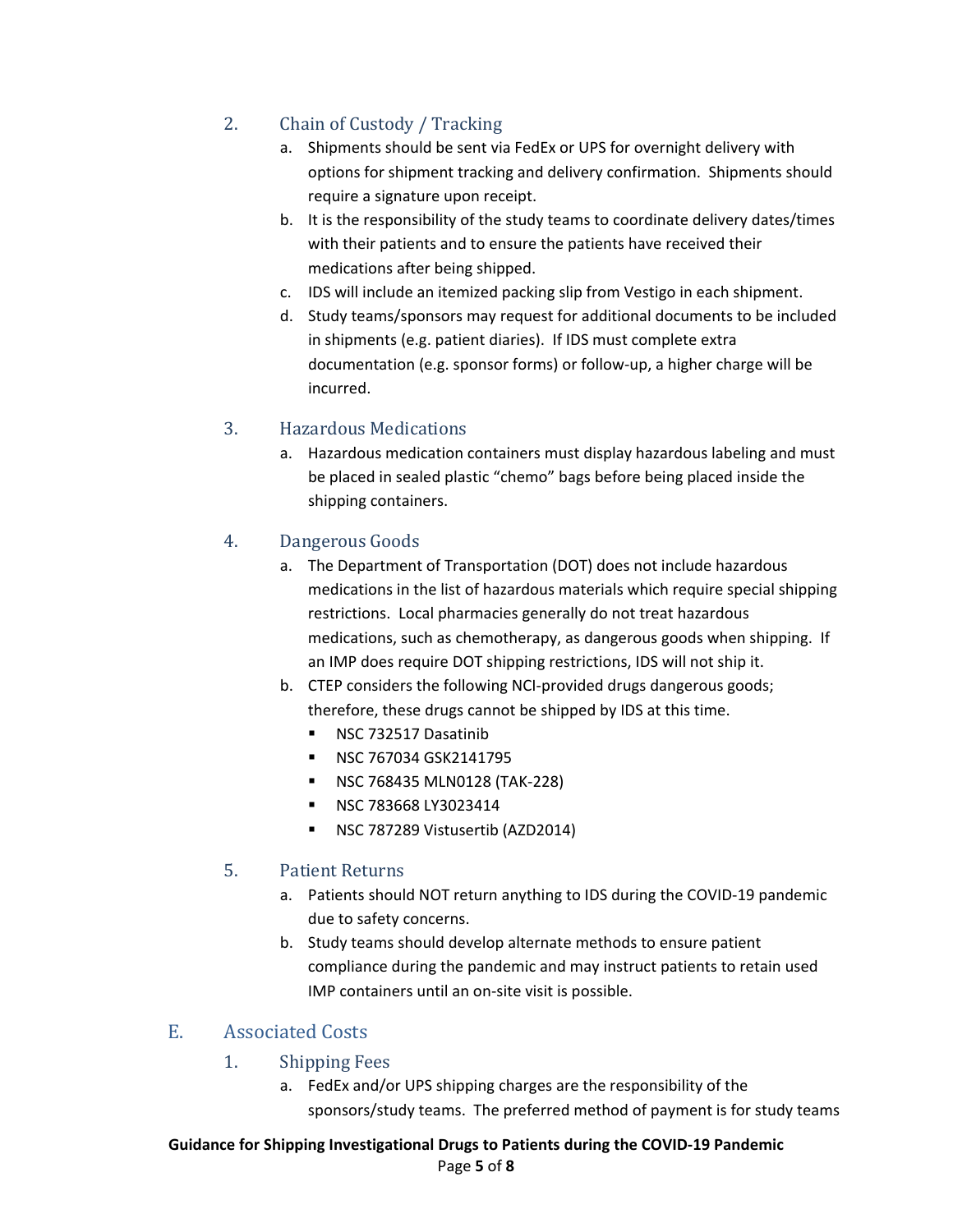to provide IDS with shipping labels with the account number AND the patient's address already completed.

- b. Alternatively, IDS may ship drugs under a pharmacy UPS account and charge the study UDAK in the same manner as dispensing fees.
- c. If IDS is required to complete shipping labels by hand, higher fees may be incurred due to the extra time required. This case would apply to study teams who supply a FedEx or UPS account number without prefilled labels.

#### <span id="page-5-0"></span>2. Packaging and Coordination Fees

- a. IDS will charge a packaging fee to help cover the costs of the validated shippers and the staff time required to pack and coordinate the shipments. These fees will be charged to the study UDAK in the same manner as dispensing fees. The estimated fees are listed below but may need to be adjusted depending on the size and type of shipping container/packaging used (i.e. room temp vs. refrigerated) and the time required to coordinate and prepare each shipment, as some trials/drugs may prove to be more demanding. Industry trial shipments tend to be more time consuming due to specific sponsor requirements, and therefore are more costly even when shippers are provided by the sponsor.
	- i. Industry Trials: ~ \$35-45/shipment
		- a. With temperature monitors (Complex): \$45
		- b. Without temperature monitors: \$35
	- ii. Non-Industry Trials: ~ \$25/shipment
		- a. Extra documentation/planning required (Complex): \$35
- b. Please note that these fees may be lower than fees under normal operations and should not be used for future budgeting purposes post-COVID-19 pandemic.

### <span id="page-5-2"></span><span id="page-5-1"></span>F. Requesting Shipping Services from IDS

#### 1. Send Patient Info

- a. Study teams should send an email t[o idspharm@musc.edu](mailto:idspharm@musc.edu) with:
	- Patient names and addresses
	- **•** Drugs to be shipped
	- Due dates for next doses for each patient/drug ( $\geq$  3 days later)
	- Quantity or days' supply to be shipped to each patient
- b. Prescriptions should be submitted per regular practice at least one business day prior to the date of shipping.

#### <span id="page-5-3"></span>2. Provide Shipping Info

a. Study teams should provide a shipping account number, prefilled shipping label (hardcopy or via email), or UDAK to be charged (if different than current study UDAK).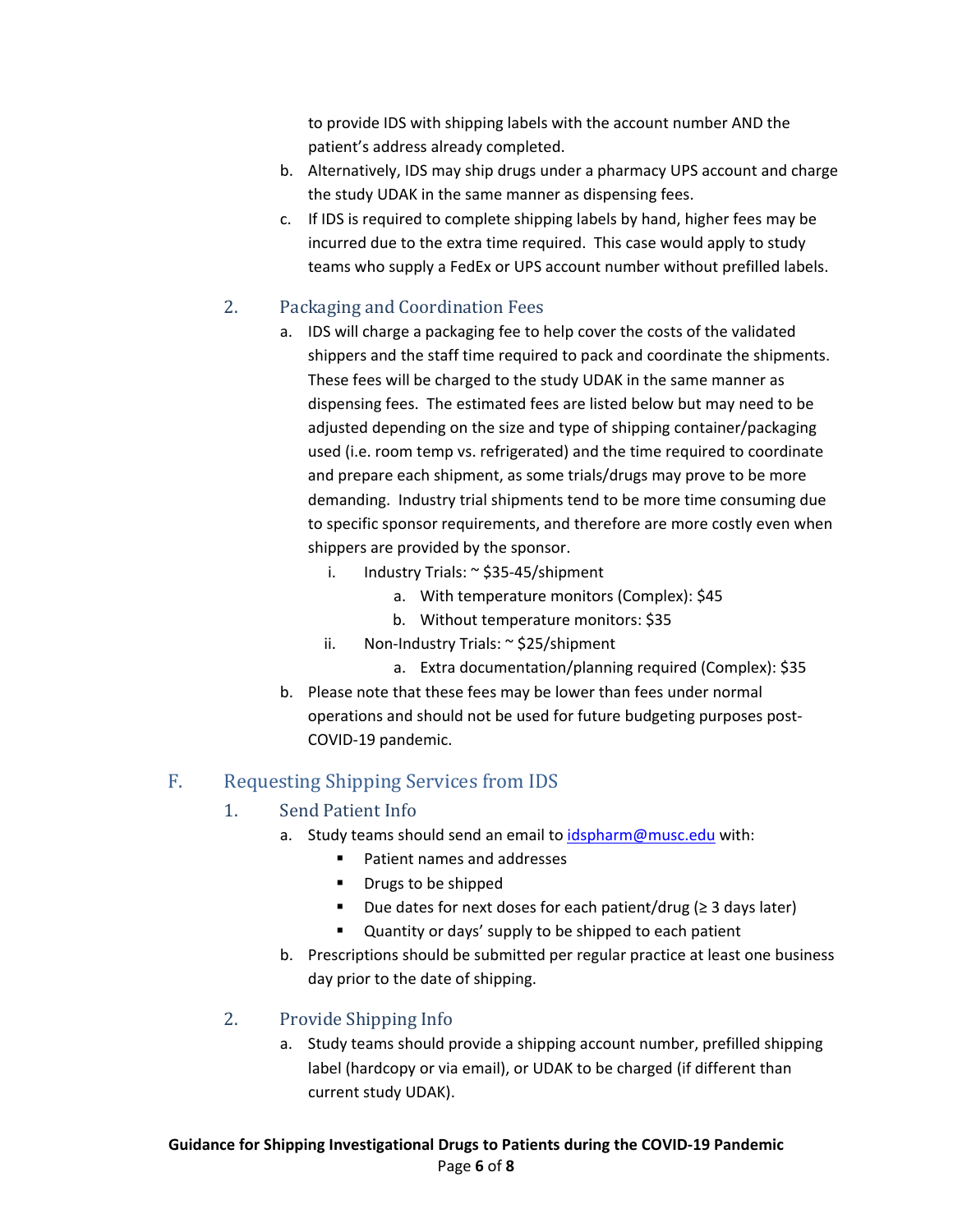b. Study teams should provide any additional documents requested to be included in shipments (e.g. patient diaries). IDS may print 1-2 pages per patient as needed. If IDS must complete extra documentation (e.g. sponsor forms), a higher charge will be incurred.

#### <span id="page-6-0"></span>3. Agree to Costs

- a. Study teams should acknowledge via email agreement to pay the associated costs.
- b. The following fees have been added to SPARC, so they can be included in IDS service requests for new trials.

| IDS COVID-19 Shipping Drug to Patient Handling Fee - Industry Regular            |                                                                       |                 |                |  |  |  |
|----------------------------------------------------------------------------------|-----------------------------------------------------------------------|-----------------|----------------|--|--|--|
| Service Rate: \$35.00<br>Federal: \$35.00                                        | Corporate: \$35.00                                                    | Member: \$35.00 | Other: \$35.00 |  |  |  |
| Service Rate: \$45.00                                                            | IDS COVID-19 Shipping Drug to Patient Handling Fee - Industry Complex |                 |                |  |  |  |
| Federal: \$45.00                                                                 | Corporate: \$45.00                                                    | Member: \$45.00 | Other: \$45.00 |  |  |  |
| <b>IDS COVID-19 Shipping Drug to Patient Handling Fee - Non-Industry Regular</b> |                                                                       |                 |                |  |  |  |
| Service Rate: \$25.00<br>Federal: \$25.00                                        | Corporate: \$25.00                                                    | Member: \$25.00 | Other: \$25.00 |  |  |  |
| <b>IDS COVID-19 Shipping Drug to Patient Handling Fee - Non-Industry Complex</b> |                                                                       |                 |                |  |  |  |
| Service Rate: \$35.00<br>Federal: \$35.00                                        | Corporate: \$35.00                                                    | Member: \$35.00 | Other: \$35.00 |  |  |  |

#### <span id="page-6-1"></span>4. Send Approval Info

- a. Protocol amendments should be uploaded in SPARC when submitting the IDS amendment service request per normal practice.
- b. Sponsor approvals should be emailed to IDS at this time but may be uploaded in SPARC as well.
- c. Any ancillary IRB approvals outside of an amendment should be emailed to IDS.

#### <span id="page-6-2"></span>5. IDS Contact Info

- a. Phone: (843) 792-9643, Fax: (843) 792-2834
- b. Email: [idspharm@musc.edu,](mailto:idspharm@musc.edu) On-call Pager: 17269
- c. Shipping address: MUSC Investigational Drug Services Pharmacy 169 Ashley Avenue, MH Room 161 Charleston, SC 29425

#### <span id="page-6-4"></span><span id="page-6-3"></span>G. Miscellaneous

- 1. Prescription Requirements
	- a. Shipping a drug to a patient does NOT negate the need for a prescription. Prescriptions will be processed in Epic/Vestigo per normal practice.